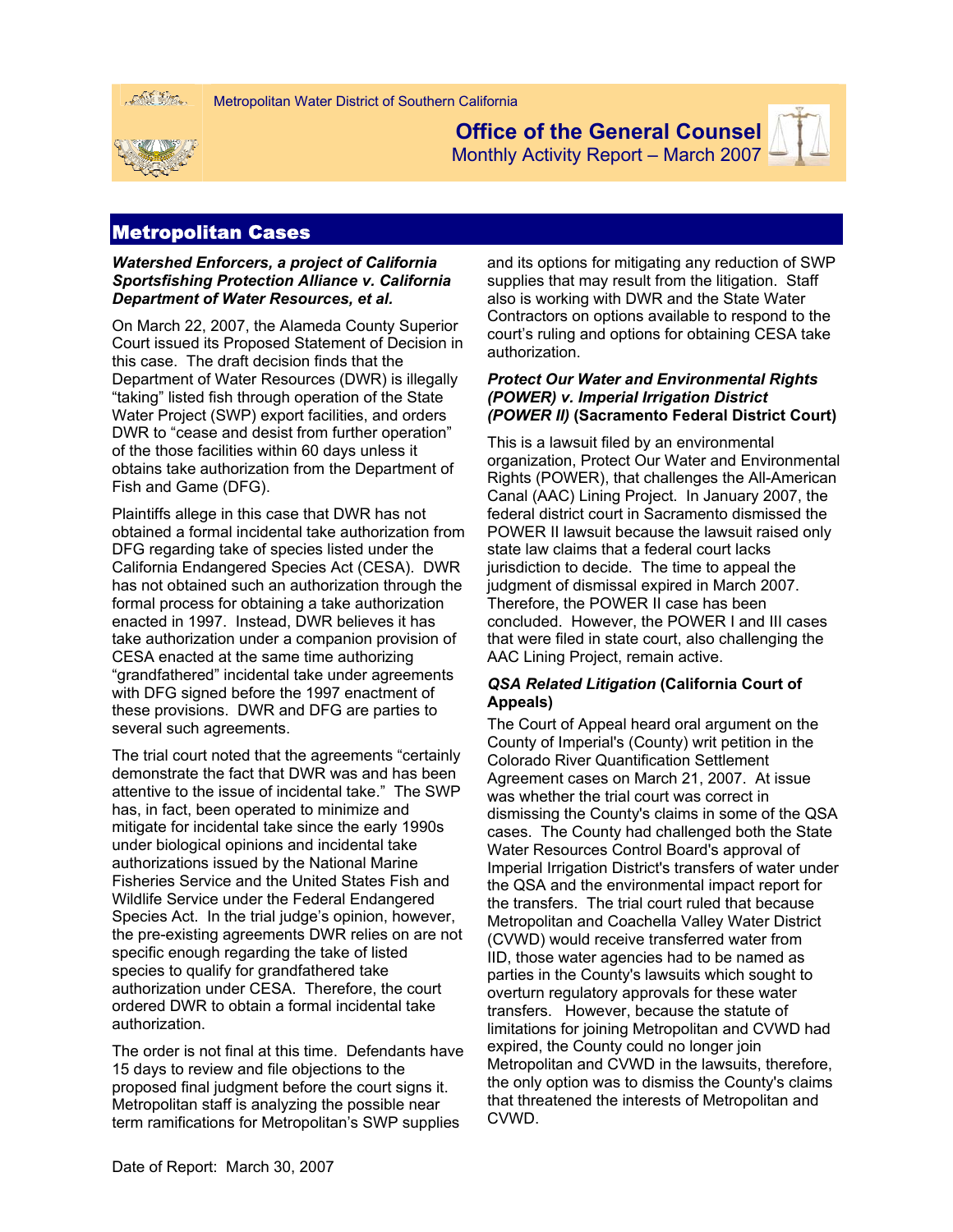## Office of the General Counsel  $-$  Monthly Activity Report – March 2007

After hearing arguments, the Court of Appeal took the matter under submission, and is expected to issue a ruling within 90 days. This writ proceeding involved only a portion of the QSA cases and claims. Trial court proceedings on the other (and larger) portion of the QSA litigation was stayed in 2005 while the writ proceeding was pending in the Court of Appeal. After the Court of Appeal rules in the writ proceeding, we expect that the stay will be lifted, and further proceedings in the trial court in the QSA cases will resume.

#### *Lance A. Charles, Sr. v. The Metropolitan Water District of Southern California, et al.*

At a conference on March 21, 2007, Judge Rolf M. Treu set this case for trial on September 17, 2007. A recent mediation before Edward A. Panelli, a retired Associate Justice of the California Supreme Court, did not result in a settlement.

## **Electric Industry Restructuring**

Metropolitan, the State Water Project, and other California publicly owned electric utilities (POUs) received welcome news on March 7 when the Ninth Circuit issued an order denying rehearing and rehearing en banc (to the entire panel) of the *Bonneville Power Administration (BPA) v. FERC*  decision (422 F.3d 908 (2005)). This is the case in which the Ninth Circuit earlier found that FERC (Federal Energy Regulatory Commission) exceeded its Federal Power Act authority when it subjected public power sales (including those by State Water Project and Metropolitan) to the California Independent System Operator and the California Power Exchange during California's energy crisis to refund liability. Metropolitan anticipates that California's investor-owned utilities and the California Attorney General will seek U.S. Supreme Court review of this decision.

California's POUs received more good news this month when U.S. District Court Judge Morrison England granted their motions to dismiss complaints filed last year by the investor-owned utilities and the California Electricity Oversight Board for lack of federal subject matter jurisdiction in *San Diego Gas & Electric Co. v. Arizona Electric Cooperative, Inc., et al., No.* 2:06-cv-00592-MCE-KJM (E.D. Cal). Those complaints were filed as a result of an observation by the Ninth Circuit in *BPA*  that its decision did not preclude potential POU refund liability under a breach of contract theory. POUs anticipate the investor-owned utilities will seek review of Judge England's decision and file breach of contract actions in California Superior Court in Sacramento County. SWP was not

named in the investor-owned utilities' federal complaint due to an existing tolling agreement with the IOUs. If the investor-owned utilities elect to pursue a breach of contract complaint against SWP, it would likely be affected by the disposition of prior litigation against the POUs.

### *AFSCME Local 1902 v. Metropolitan* **(Public Employment Relations Board)**

On March 22, 2007, AFSCME lodged an unfair practice charge with the Public Employment Relations Board (PERB). The charge requests an order requiring the District to rescind an amendment made to Metropolitan's Administrative Code on October 10, 2006. That amendment was done to conform the Administrative Code to legislation amending the Meyers-Milias-Brown Act, which placed unfair practice charges at local public agencies (including Metropolitan) under the initial and exclusive jurisdiction of PERB. PERB is a quasi-judicial administrative agency charged with administering unfair practice charges covering employees amongst other public agencies (of Metropolitan). Metropolitan's position statement is due on April 16. The Legal Department will defend against the charge, including seeking a dismissal.

### *AFSCME Local 1902 v. Metropolitan* **(Hearing Officer Appeal)**

In March 2004, AFSCME Local 1902 filed three grievances alleging that certain employees classified as Maintenance Mechanic I (MMIs) are entitled to additional compensation for higher level duties based on their use of P-Cards to make purchases of small equipment and/or materials, their creation of work orders in the Maximo computer system, and their planning and execution of shutdowns. The District responded that the use of P-Cards and creation of work orders in the Maximo computer system neither constituted higher level duties, nor entitled the MMIs to higher level compensation. The District also contended that, although the MMIs' involvement in certain aspects of shutdowns entitled the MMIs to the "lead pay" they received pursuant to the MOU, such work did not qualify them for a temporary promotion to a higher classification. The grievances were denied and Hearing Officer Walter Daugherty was selected to preside over a hearing scheduled for March 8, 2007. AFSCME Local 1902 withdrew the grievances with prejudice on March 6, with the understanding that appropriate job duties for these classifications will be discussed in connection with the finalization of the ongoing O&M Technician Study. The parties agreed to split